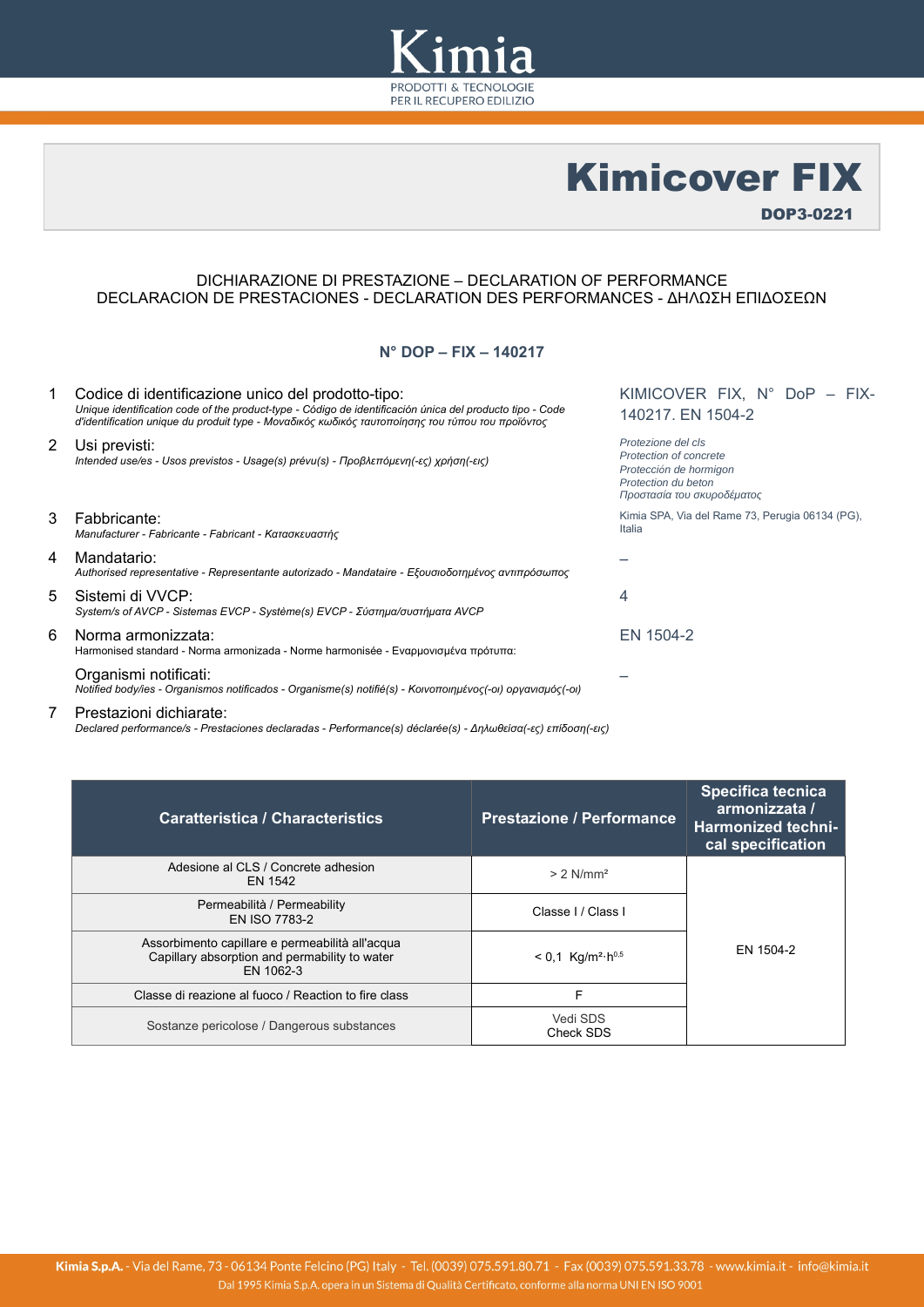

La prestazione del prodotto sopra identificato è conforme all'insieme delle prestazioni dichiarate. La presente dichiarazione di responsabilità viene emessa, in conformità al regolamento (UE) n. 305/2011, sotto la sola responsabilità del fabbricante sopra identificato.

*The performance of the product identified above is in conformity with the set of declared performance/s. This declaration of performance is issued, in accordance with Regulation (EU) No 305/2011, under the sole responsibility of the manufacturer identified above.*

*Las prestaciones del producto identificado anteriormente son conformes con el conjunto de prestaciones declaradas. La presente declaracion de prestaciones se emite, de conformidad con el Reglamento (UE) no 305/2011, bajo la sola responsabilidad del fabricante arriba identificado.*

*Les performances du produit identifie ci-dessus sont conformes aux performances declarees. Conformement au reglement (UE) no 305/2011, la presente declaration des performances est etablie sous la seule responsabilite du fabricant mentionne ci-dessus.*

*Η επίδοση του προϊόντος που ταυτοποιείται ανωτέρω είναι σύμφωνη με τη (τις) δηλωθείσα(-ες) επίδοση(-εις). Η δήλωση αυτή των επιδόσεων συντάσσεται, σύμφωνα με τον κανονισμό (ΕΕ) αριθ. 305/2011, με αποκλειστική ευθύνη του κατασκευαστή που ταυτοποιείται ανωτέρω.*

Perugia, 14/02/17

 Firmato a nome e per conto del fabbricante da *Signed for and on behalf of the manufacturer by Firmado por y en nombre del fabricante por Signé pour le fabricant et en son nom par Υπογραφή για λογαριασμό και εξ ονόματος του κατασκευαστή από*

> KIMIA S.p.A. Via del Rame, 73 08134 PONTE FALCINO (Perugia) cod. fisc. e p. IVA 01643760547